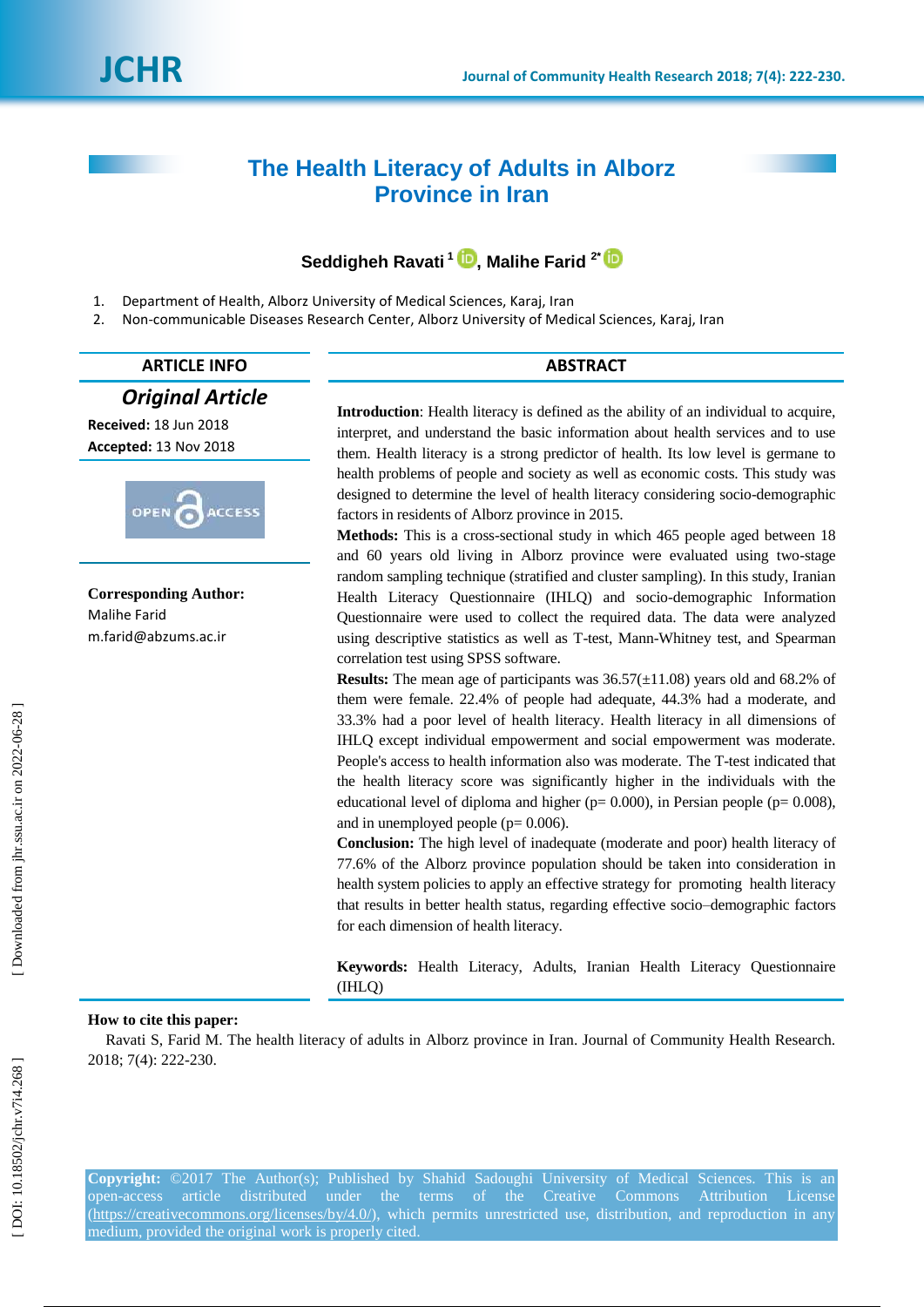## **Introduction**

Health literacy is considered as the ability of an individual to acquire, interpret, and understand basic information about health and the use of health services. Health literacy includes a set of reading, listening, analyzing, decision -making skills, and the ability to apply these skills in health -related situations, and reflects the impact of this information on the incitement of individuals to accept or abstain from health measures and is not necessarily related to years of study or general reading ability of people  $<sup>(1)</sup>$ .</sup> Health literacy addresses health concerns and dimensions. Individual and social factors, the individual's potential and skills affect their health literacy. In addition, it can be modified by education and its adequacy which is influenced by culture, language, and health-related situations<sup>(2)</sup>.

World Health Organization (WHO) also considers health literacy as "social and cognitive skills that motivate and enable people to gain access to, understand and use knowledge to improve and maintain good health"<sup>(3)</sup>. As researchers claim the role of health literacy in the health of community can be a stronger predictor of health compared to age, income, employment status, educational level, and race  $(1)$ . Health literacy is strongly affected by age, education, culture, and access to resources. Health literacy requires basic literacy skills like math and also knowledge of health issues <sup>(3)</sup>. Because of rapid development of health science, even people with advanced literacy skills can be suffered from health information<sup>(4)</sup>. Health literacy can be applied to empower individuals and communities <sup>(5)</sup>. Studies conducted all over the world indicate that people do not enjoy a good command of health literacy<sup>(1)</sup>. A systematic review showed that Iranian health literacy was inadequate and borderline <sup>(6)</sup>. A survey in five provinces of Iran using Test of Functional Health Literacy in Adults (TOFHLA) also reported that 56.6% of the individuals had inadequate health literacy  $(2)$ . The European health literacy survey (HLS -EU) conducted in eight countries , showed that 59% of people have insufficient and limited health literacy<sup>(7)</sup>. Lower levels of health literacy will increase the probability of experiencing negative health outcomes to 1.5 to 3 times. Regarding other

consequences of lower literacy and lower health literacy ; lower income and lower social participation can be mentioned that can in turn be in combination with lower health and quality of life  $(8)$ . The results of diverse studies indicate the significant relationship between health literacy and healthy behavior  $(9-11)$ .

Lower health literacy also has a high economic impact on society and imposes a large number of additional costs on health systems  $(12, 13)$ . Considering the viewpoint of health professionals, the health literacy approach should be organized in such a way as to ensure that their health messages, programs, services, and policies can be delivered to and implemented by target audiences and it is not exaggerated to claim that the end result of health education and communication is to increase the level of health literacy<sup>(14)</sup>. Unfortunately, in our country, the most frequent studies in this field have been conducted using the TOFHLA questionnaire, and have assessed health literacy in the clinical and therapeutic point of view than from health point of view  $(15)$ . Increasing the level of health literacy is surely effective in improving the life expectancy, the health of individuals and benefiting from services. Health literacy assessment should be considered in the health system's plans and policies to reflect the level of health literacy and the proper application of the health care system.

We need to improve the culture level of people by implementing the necessary educational programs and enhance their community health literacy. To hit this target, health services require a close co ordination of the health system, education, and the media.

The present study was conducted on 465 residents in the cities and villages of Alborz province using a standardized questionnaire designed to assess the health literacy of people aged between 18 and 60 years old primarily from health viewpoint. In addition to investigating this very important indicator, this study strived to present a good model of effective factors in health literacy and to propose a proper planning framework for appropriate training and interventions based on the needs of the community and individuals using the level of health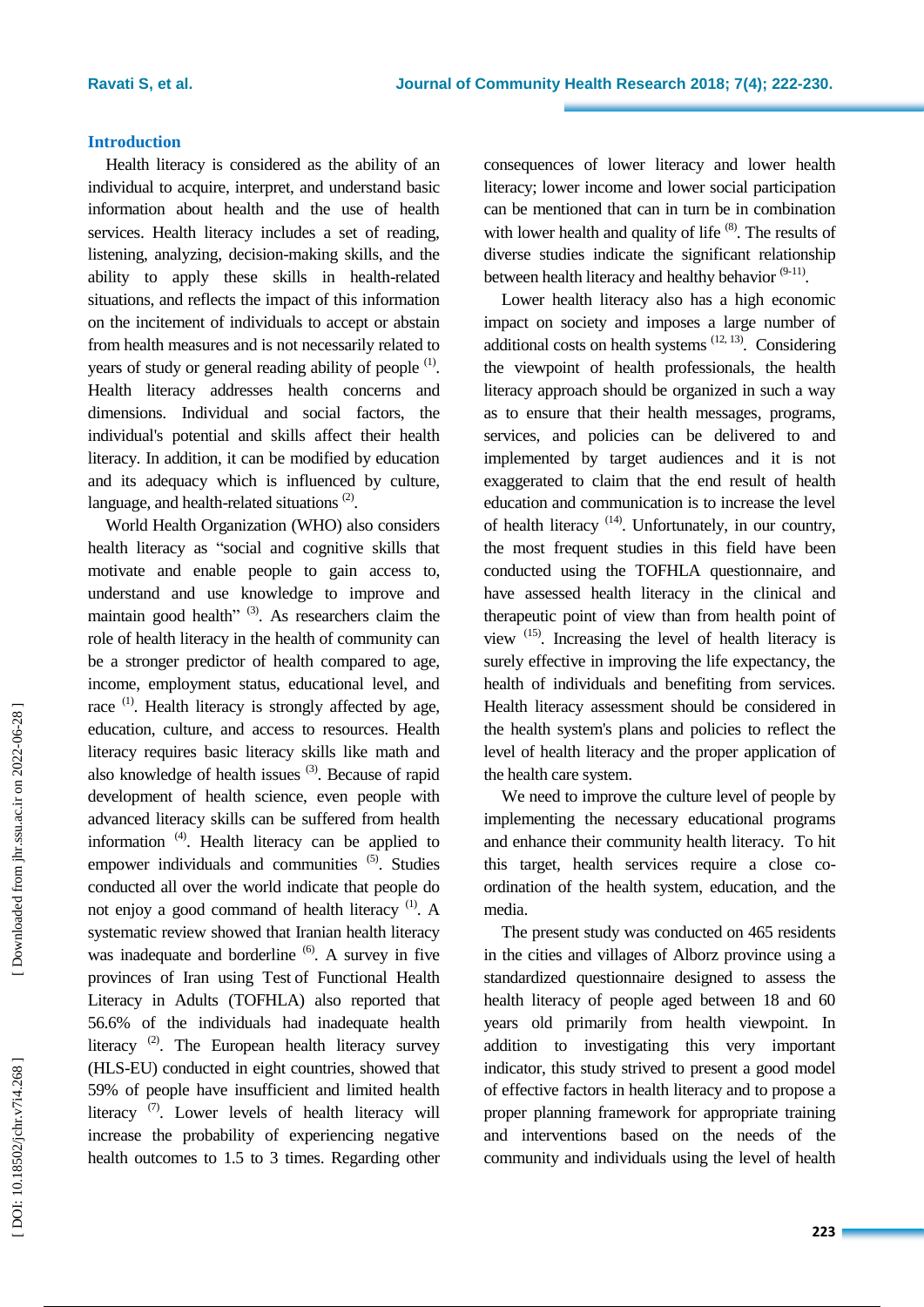literacy of the residents of the province and identifying groups with lower levels of health literacy. To determine the extent of improving health literacy over the time, the need for sequential information on this phenomenon in the community is required and this study can be considered as a part of this process.

#### **Methods**

This is a cross -sectional study in which the level of health literacy of residents of Alborz province has been evaluated. Conducting the research, people aged between 18 and 60 years old living in urban and rural areas of Alborz province enrolled in the study after they were provided with the required explanations by the interviewe rs regarding the voluntary participation in the study, confidentiality of information, and the purpose of the study. Taking into consideration the frequency of  $28.1\%$  for adequate health literacy  $(2)$ and according to the formula "Estimating the proportion of a qualitative attribute in a society", a sample size equal to 311 ones was obtained which increased to 465 individuals given the design effect of about 1. 5 .

The instrument for data collection was Iranian Health Literacy Questionnaire (IHLQ), which included the following areas: Reading skills (5 items ), Comprehension skills (7 items ), Judgment and assessment skills (6 items ), Communication/decision making skills (8 items ), Health Knowledge (5 items). ), Individual empowerment (6 items ), and Social empowerments (4 items). Questions related to the source of health information and accesses to them were also used.

Designing and determining the validity and reliability of the questionnaire has already been carried out by Dr. Haghdoust et al. This questionnaire has an appropriate validity and reliability to measure

the health literacy of Persian people <sup>(16)</sup>. The questions in the questionnaire were scored based on a Likert scale. It should be noted that the score of each area ranged from 0 to 20. Furthermore, the scores below 10 were considered as weak, 10 to 14 moderate, and over 14 as adequate health literacy. Seven questions were included in the questionnaire to study the socio -demographic characteristics of the participants including age, gender, ethnicity, occupation, level of education , and residency of the participants.

In this study, the sample size was determined proportionate to the resident population in each area and based on the census of the year 2011. Then, after receiving the necessary training, the interviewers were asked to collect the required data using in person interview s (based on regular selection pattern) to form the clusters (residential passes) in a number of points that were selected randomly from the urban and rural map. In this study, literate people filled out the questionnaire by themselves and for the illiterate individuals, the questionnaires were completed by the interviewer in person. After the questionnaires were completed and received, the data were analyzed using SPSS statistical software. Descriptive analyzes including mean and standard deviation, frequency and percentage, as well as analytical tests including T-test, Mann-Whitney, and Spearman correlation were used to analyze the data.

## **Results**

The mean age of participants was 3 6.5 7 years old  $(\pm 11.08)$ , with a range of 18 to 60. 68.2 percent of participants were female, 44.7 percent of them were housewives, 72.8% had a diploma degree and higher and 55.3% was Persian. The frequency of the socio demographic characteristic of the participants is depicted in Table 1.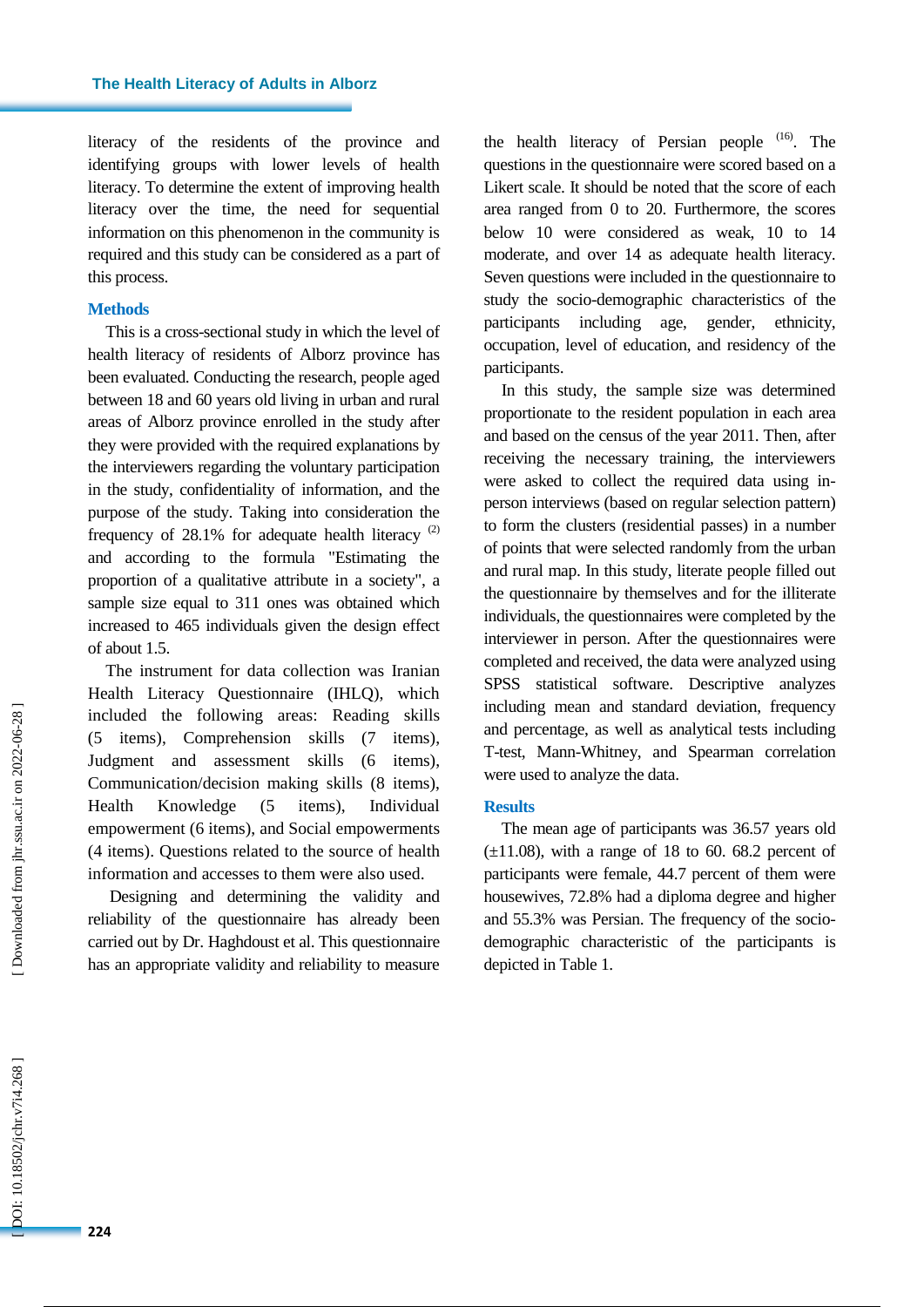| Demographic characteristic          | <b>Frequency</b> (Percentage) |  |
|-------------------------------------|-------------------------------|--|
| Gender                              |                               |  |
| Male                                | 148 (31.8)                    |  |
| Female                              | 317(68.2)                     |  |
| <b>Ethnicity</b>                    |                               |  |
| Persian                             | 256(55.3)                     |  |
| Turkish                             | 108(23.3)                     |  |
| Others                              | 99(21.4)                      |  |
| Occupation                          |                               |  |
| Student                             | 63 (13.7)                     |  |
| Temporary and permanent job         | 142 (21)                      |  |
| Housewife                           | 205 (44.7)                    |  |
| Unemployed                          | 21(4.6)                       |  |
| Retired                             | 28(6.1)                       |  |
| <b>Education</b>                    |                               |  |
| Illiterate                          | 10(2.2)                       |  |
| Primary school/ reading and writing | 28 (6)                        |  |
| Primary /guidance/ high school      | 88 (19)                       |  |
| Diploma and associate of art        | 195 (42.1)                    |  |
| Graduate and higher                 | 142 (30.7)                    |  |
| <b>Residency</b>                    |                               |  |
| Urban                               | 428(92)                       |  |
| Rural                               | 37(8)                         |  |

Table 1. Socio-demographic characteristic of the participants

The frequency of health information sources and the frequency of access to health information sources are presented in Table 2.

**Table 2** . The frequency of health information sources and access to health information sources

| Access to / Source of health<br>information in the last month | <b>Access to health information</b><br>Frequency(Percentage) | Source of health information<br>Frequency(Percentage) |
|---------------------------------------------------------------|--------------------------------------------------------------|-------------------------------------------------------|
| Physicians and health care staff                              | 282(60.6)                                                    | 269 (57.8)                                            |
| Radio and television                                          | 251(54)                                                      | 332 (71.4)                                            |
| Newspaper and magazine.                                       | 380 (81.7)                                                   | 170 (36.6)                                            |
| Internet                                                      | 232 (49.9)                                                   | 238 (51.2)                                            |
| Booklet, pamphlets, educational<br>and promotional brochures  | 187 (40.2)                                                   | 171 (36.8)                                            |
| Asking friends and relatives                                  |                                                              | 278 (59.8)                                            |

The most common source of health information was "radio and television" and the highest access to health information was related to "newspaper and magazine".

The mean score of access to health information was 11.45 ( $\pm$ 5.86). Bivariate correlation showed a direct correlation with the score of health literacy (Spearman correlation coefficient=  $0.48$  and  $p=$ 0.000) . There was no n -significant reverse correlation with age (Spearman correlation coefficient =  $-0.37$  and  $p = 0.42$ ). Mann Whitney

test demonstrated significant and higher score of access to health information in the individuals with the educational level of diploma and higher (p= 0.000), in female ( $p = 0.014$ ) and in Persian ( $p=$ 0 .02 7). The score was not statistically different between people living in rural and urban areas (p= 0.9 1 ) and between unemployed and employed ones  $(p= 0.36)$ .

The health literacy questions related to each area are provided in Table 3.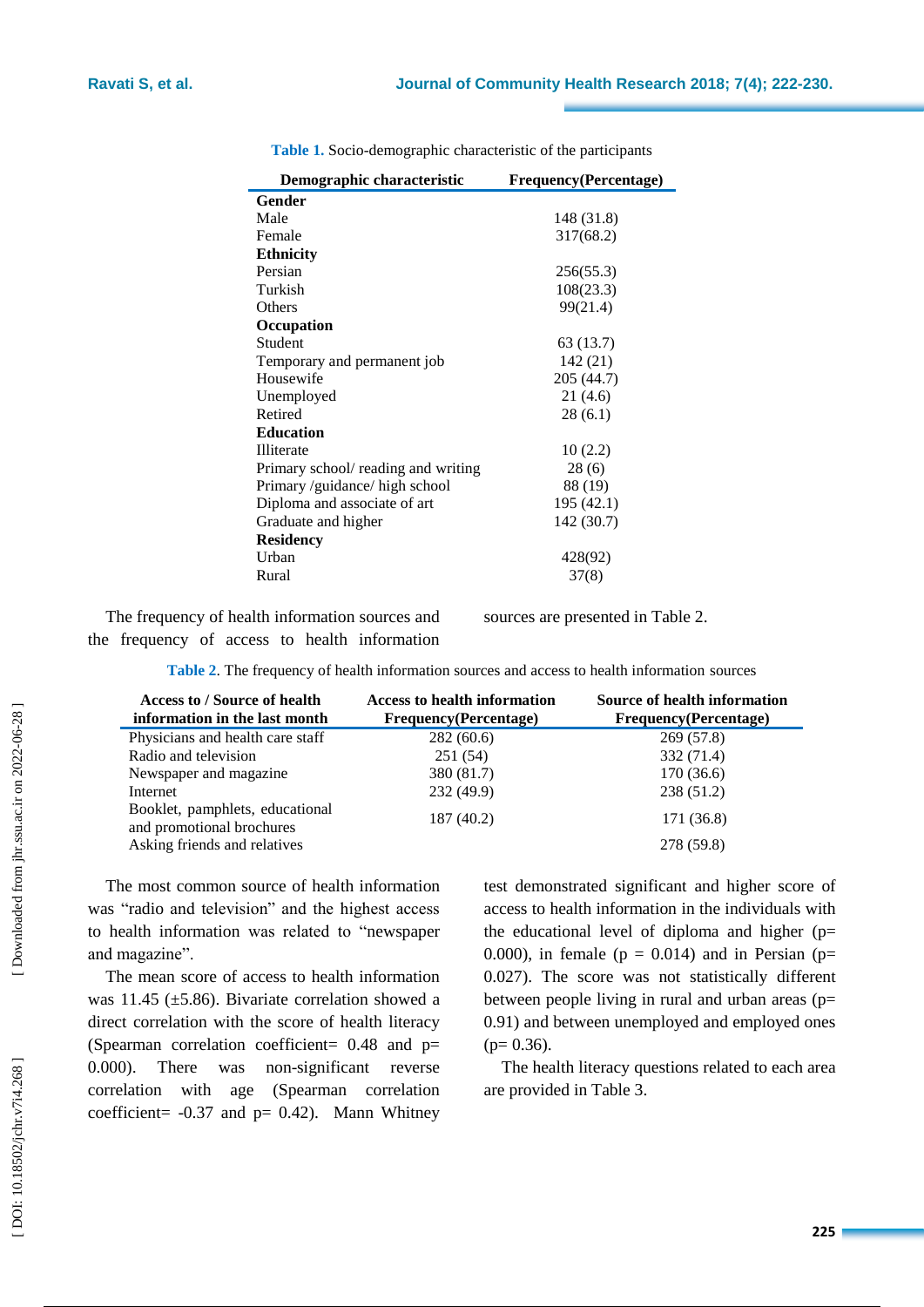#### **Table 3 .** The questions of Iranian Health Literacy Questionnaire (IHLQ)

#### **Ability to read Persian health -related contents (ability to read)**

Booklets, leaflets and educational , and promotional brochures on health and disease

Written instructions for doctors, dentists and healthcare workers about health and disease

Medical and dental forms (such as the patient's admission form, consent, file, etc.) in the healthcare hospital)

Written contents on educational boards in hospitals, clinics , and health centers

Guidance sheet entries and preparation for testing, ultrasound or radiology

## **Understanding the meaning of Persian content in health resources (ability to understand)**

Symptoms and thoughts are written on educational boards in hospitals, clinics ,and health centers

Entries posted on the guideline before examination, ultrasound or radiology

Professional's talk about health and disease on the radio and television

Health and disease - related issues via the Internet and electronic resources

Health and nutrition information in the newspaper s, booklet s, pamphlet s and training brochures

How to take medication in the packaging or on the packaging of medications written by the manufacturer or doctor of pharmacy with a legible handwriting.

physicians and staff talk at health centers about the illnesses or problem s that you have been referring to

## **Understanding and interpreting the following information as much as possible to explain to others (judgement and assessment)**

Information provided on TV and radio

Information provided on the Internet

Physicians and healthcare recommendations

Information provided in booklet s, pamphlet s, educational brochures and promotions on health

Information provided in newspapers and magazines

Recommendations from friends and relatives about health and disease.

#### **Assessing your ability in the following areas (ability for decision -making and communication).**

I can complete the information requested in medical and dental forms (such as the patient's consent form, consent, filing, etc.) without the help of others.

I can transfer the health information I have learned to others if I am sure they are correct.

I take full benefit of the antibiotic drugs prescribed by the doctor for my illness, even if the disease has not disappeared.

If any of my immediate family members have been diagnosed with some cancers (such as skin, stomach, breast, prostate, etc.), I will go to the doctor for examination.

Even if I have no symptoms, I will go to a doctor for check -ups (annual examinations).

In every situation, I take care of my health.

If I do not understand what the health personnel (physician, nurse, etc.) tell me, I will ask for more information.

I pay attention to the value of food when I am buying food.

#### **Health knowledge**

Is the weight of 80 kg normal for a 40 -year-old person with a height of 165 centimeters?

Is fasting blood glucose 90 milligrams per deciliter normal for a healthy person at age 30?

Is the level of blood pressure  $(15 \text{ in } 9)$  normal in a healthy person at the age of 60 years old?

When you are going to take 80 milligrams (one 20 milligrams per day) daily as your doctor recommended, how many pills will you take every day?

When the doctor recommends taking an antibiotic capsule three times a day, you ...

#### **Individual empowerment**

Blood pressure measurement with a barometer

Blood Glucose Measurement at Home (Glucometer)

Body temperature measurement with a thermometer

Pulse rate measurement

DOI: 10.18502/jchr.v7i4.268]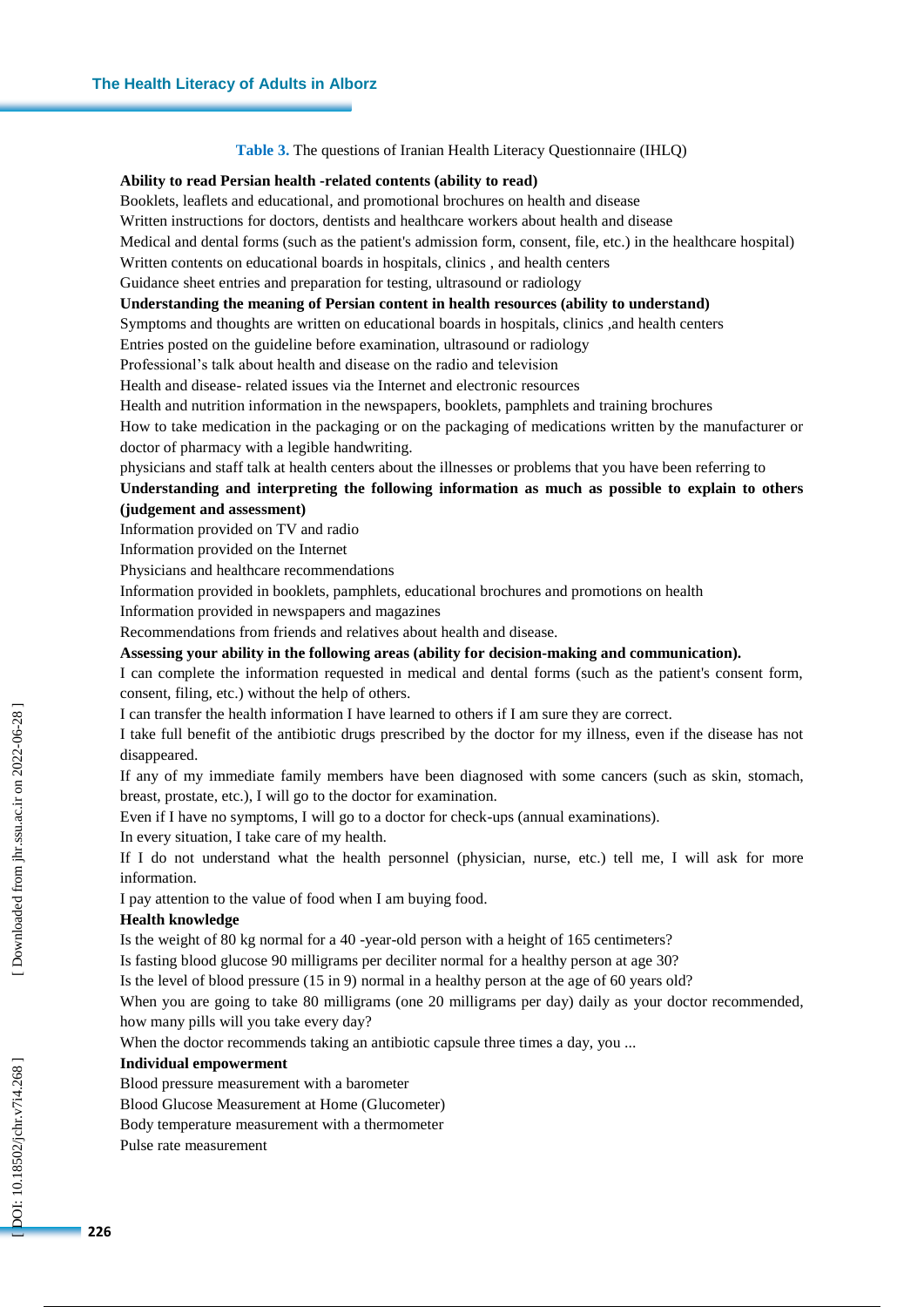First aid including resuscitation in emergency situations

If I happen to be in a scene of a road accident where the emergency center has not yet come, I will be able to help the people in the accident.

#### **Social empowerment**

It's easy for me to join a sport club or a gym .

In the case of recalls by organizations, I will take part in the program to clean the environment or public walkways.

In the case of recalls by health centers to attend a discussion about health problems in my neighborhood, I will attend the meeting.

When selecting people for candidates of political affairs, such as the presidency, parliamentary representation and the city council, it is important for me to take into account their health priorities.

The mean and standard deviation of each area with the frequency of health literacy level s are presented in Table 4 .

**Table 4 .** Descriptive statistics of the investigated dimensions of health literacy

| <b>Mean</b>  |                  | <b>Moderate health</b> | <b>Weak health</b> |
|--------------|------------------|------------------------|--------------------|
| (S.D)        | literacy $N$ (%) | literacy $N$ (%)       | literacy $N$ (%)   |
| 12.72(4.65)  | 164(35.3)        | 173 (37.2)             | 128(27.5)          |
| 12.76(5.03)  | 210(45.2)        | 135(29)                | 120(25.8)          |
| 12.34(5.65)  | 193 (41.5)       | 128(27.5)              | 144 (31)           |
| 13.18 (4.38) | 203(43.7)        | 171 (36.8)             | 91(43.7)           |
| 12.78(5.43)  | 214 (46)         | 114(24.5)              | 137(29.5)          |
| 6.96(5.49)   | 54 (11.6)        | 111(23.9)              | 300(64.5)          |
| 8.59(5.41)   | 89(19.1)         | 138 (29.7)             | 238(51.2)          |
| 11.35(3.34)  | 104(22.4)        | 206(44.3)              | 155 (33.3)         |
|              |                  | <b>Enough health</b>   |                    |

Bivariate correlation showed that the score of health literacy had a reverse but the statistically non -significant correl ation with age of the people (Spearman correlation coefficient= -0.08 and p= 0.058 ) . The T -test revealed that the health literacy score was significantly higher in the individuals with the educational level of diploma and higher (p= 0.000) and in Persian people in comparison with other ethnic groups (p= 0.008) and also was significantly more in unemployed people in comparison with employed ones  $(p= 0.006)$ .

The higher score of health literacy in rural residents compared to urban residents ( $p = 0.95$ ) and in females compared to males  $(p= 0.18)$  were seen, in spite of the fact that these differences were not statistically significant. However, the Mann - Whitney test showed that the score of communication / decision - making skills dimension was significantly higher in females  $(p= 0.01)$  and the score of social empowerment ( $p= 0.04$ ) was

higher and more significant in residents of rural areas compared to those living in urban areas.

#### **Discussion**

In the current study, health literacy considering reading skills, comprehension skills, judgment, and assessment skills and communication/decision making skills was moderate and was poor in the two areas of individual and social empowerment. Given all the dimensions, health literacy was moderate (11.35 (3.34)) and a total of 22.4% of people had adequate health literacy while 77.6% had inadequate health literacy.

European Health Literacy Survey (HLS -EU) demonstrated insufficient and limited overall health literacy of 59 %  $(7)$ . In a meta-analysis of studies conducted between 1963 and 2004 , the measured prevalence of low health literacy was 26% with the border health literacy of 20 % (In most of these studies, REALM and TOFHLA tools had been used)  $(17)$ . A survey carried out by Bani Hashemi et al. in five provinces of Iran using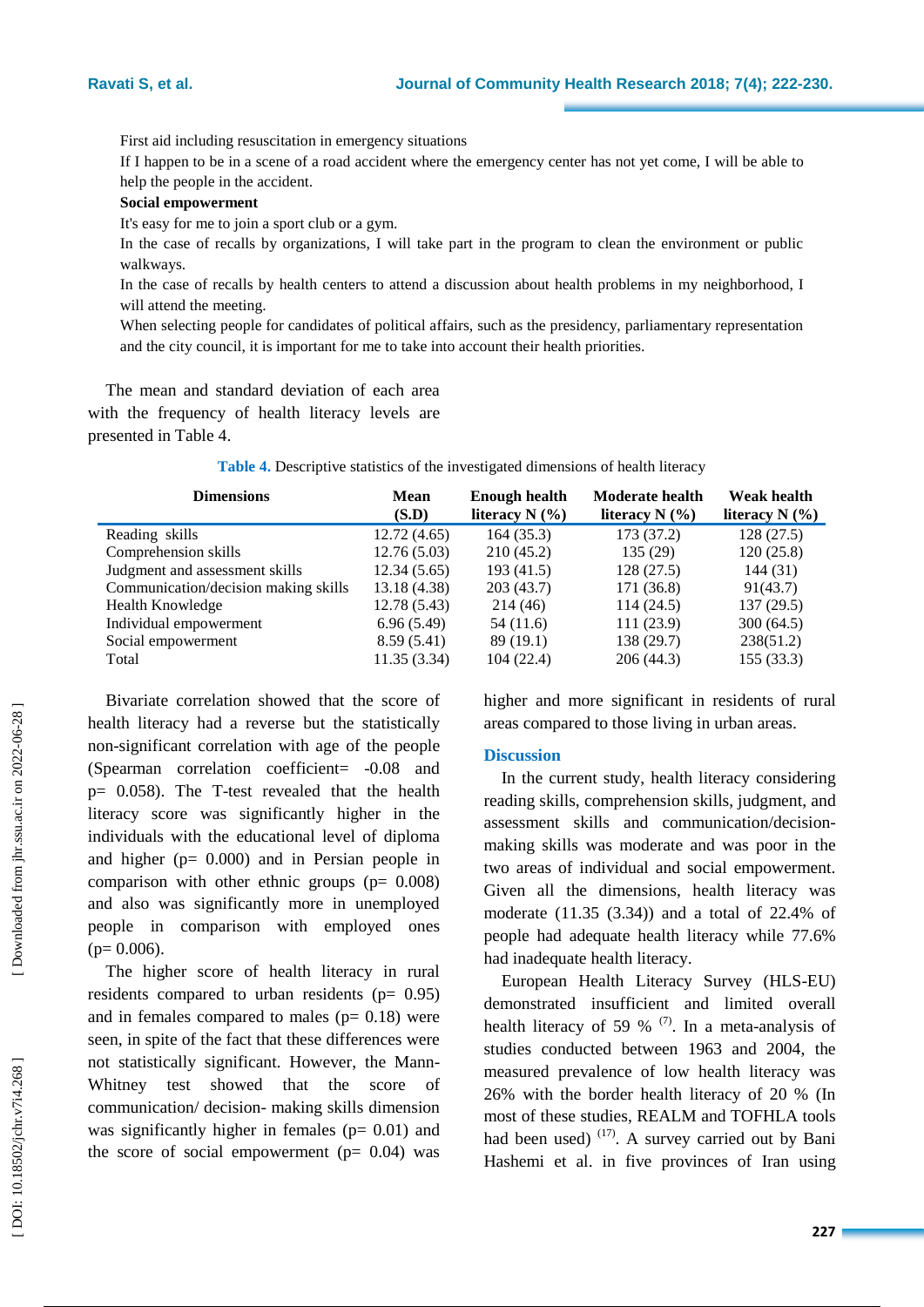TOFHLA, reported that 28.1% of the subjects had adequate health literacy  $(2)$ . 46.5% of the people of Isfahan had adequate health literacy in another study <sup>(18)</sup>. In a research done in Kerman, roughly 60% of the participants had the low level of literacy (inadequate and borderline)  $(19)$ . In a study conducted in Hormuz Island, 35 percent of people had less than sufficient literacy and 12.29% had insufficient health literacy  $(20)$ . The study of Tuyserkan's health literacy  $(21)$  indicated that health literacy in a dimension of "comprehension" was weak but in our study , it was evaluated as moderate. "Using health information" and "judgment and assessment" were moderate which was similar to the result of our study . The similarities and difference s between our findings and the finding of these studies are due to different questionnaires and study populations with the diverse socio -demographic characteristic . The higher level of inadequate health literacy in comparison with many studies conducted in Iran may be due to applying a comprehensive questionnaire that assessed health literacy in a multi -ethnic general population.

The health literacy had a non -significant reverse correlation with age. The reverse association with age was also seen in different studies (17, 21, 22). The health literacy score was significantly higher in the individuals with the degree of diploma and higher. The significant relationship between educational level and health literacy were indicated in various studies  $(2, 17, 22)$  $24$ ) and in this study people with educational level of diploma and higher had higher access to health information to health information and this access led the way to more health literacy. In the current study Persian people (in comparison with other ethnic groups) had higher health literacy and in a study by Paasche-Orlow et al. <sup>(17)</sup> ethnicity were related to health literacy , too . Higher access of Persian participants of this study to health information that results in higher health literacy can justify this relationship. In this study, the score of health literacy in females compared to males was higher, even though it was not statistically significant. The higher score of health

literacy in unemployed individuals participating in this study may be related to the fact that 83.3 percent of unemployed people were female and the findings of the current study indicated that female s had more access to health information which could result in more health literacy.

Findings of this study showed that people's access to health information was moderate, and the score of this area in Tuyserkan's health literacy was also moderate  $(21)$ . Considering the significant correlation between access to health information and health literacy, improving the access to health information especially for male, minorities and individual s with low level of education seems essential .

The most common source of health information in this study , the same as the study done by Tavusi et al. (25) was "radio and television "but in Shahriar's health literacy study <sup>(26)</sup> "physicians and health care staff" were the most common source of the information. Regarding the importance of "radio and television", the promotion of health education programs in these Media looks necessary .

## **Conclusion**

The high level of inadequate (moderate and poor) health literacy of about 77.6% of the population of Alborz province should be taken into consideration in health system policies in order to apply effective strategies to promote health literacy regarding effective socio -demographic factor s. In this context, public health professionals and health care providers should ensure that health information is being learned through the commonly accessible health information source s and used properly by people to promot e the health status and to decrease the negative health outcomes along with proper use of health services . Improving the ability to access to health information and acquiring the relevant health literacy skills are considered as vital to promoting health literac y . In the end, determining the relationship between health literacy and getting the benefit of health services in Alborz province is recommended as a supplement to the present study.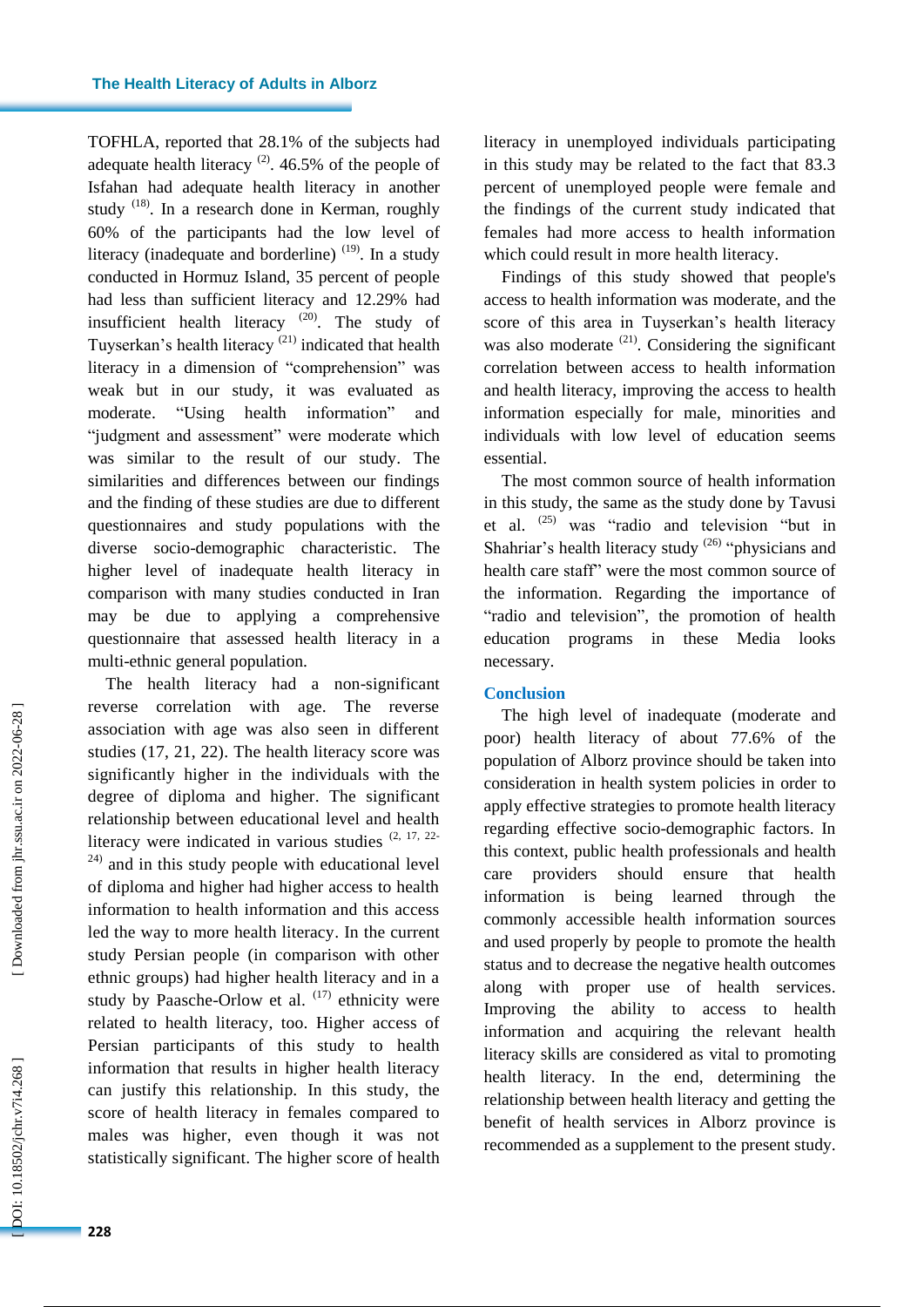## **Acknowledgment s**

We would like to express my sincerest gratitude to Alborz University of Medical Sciences to support conducting this paper as a part of a research project with the code number of 2429405. We are also grateful to residents of Alborz Province for their collaboration during this

research . The study was conducted in accordance with the ethical guidelines of the declaration of Helsinki.

## **Conflict of Interest**

No conflict of interest could be observed in this study.

## **References**

- 1.Adams RJ, Stocks NP, Wilson DH, et al. Health literacy--a new concept for general practice? . Australian Family Physician. 2009; 38(3): 144-147.
- 2 . Tehrani Banihashemi SA, Amirkhani MA, Haghdoost AA, et al. Health literacy and the influencing factors: a study in five provinces of Iran. Strides in Development of Medical Education. 2007; 4(1): 1 –9. [Persian]
- 3 **.** U.S. Department of Health and Human Services. Quick guide to health literacy. Available at: URL: <https://health.gov/communication/literacy/quickguide/factsbasic.htm> . Accessed October 30, 2018.
- 4.World Health Organization. Track 2: Health literacy and health behaviour. At: 7th Global Conference on Health Promotion: track themes; 2009 Oct; Switzerland, Genava: World Health Organization; 2009.
- 5. Batterham RW, Hawkins M., Collins PA, et al. Health literacy: applying current concepts to improve health services and reduce health inequalities. Public Health. 2016; 132: 3 -12.
- 6. Dadipoor S, Ramezankhani A , Aghamolaei T , et al. Evaluation of health literacy in the Iranian population. Journal of Health Scope. 2018 ; 7(3): e62212.
- 7. Sørensen K, Pelikan JM, Röthlin F, et al. Health literacy in Europe: comparative results of the European health literacy survey (HLS-EU). European Journal of Public Health. 2015; 25(6): 1053 -1058.
- 8. Simich L. Health literacy and immigrant populations. Public Health Agency of Canada and Metropolis Canada; 2009 .
- 9. Torres RY, Marks R. Relationships among health literacy, knowledge about hormone therapy, self -efficacy, and decision-making among postmenopausal health. Journal of Health Communication. 2009; 14(1): 43-55.
- 10. Divaris K, Lee JY, Baker AD, et al. Early childhood oral health impacts and caregivers' oral health literacy. Journal of Dental Research. 2011; 90: 109 .
- 11 . Peyman N, Amani M, Esmaili H. The relationship between health literacy and constructs of theory of planned behavior and breast cancer screening tests performance among women referred to health care centers in Roshtkhar, 2015. Iranian Quarterly Journal of Breast Diseases. 2016; 9 (3) : 60 -69 .
- 12. Haun JN, Patel NR, French DD, et al. Association between health literacy and medical care costs in an integrated healthcare system: a regional population based study. BMC Health Services Research. 2015; 15(1): 249-259.
- 13. Eichler K, Wieser S, Brugger U. The costs of limited health literacy: a systematic review. International Journal of Public Health. 2009; 54(5): 313-324.
- 14. Unesco Education Sector. The plurality of literacy and its implications for policies and programs: Position paper. Paris: United National Educational, Scien tific and Cultural Organization; 2004 .
- 15. Frisch AL, Camerini L, Diviani N, et al. Defining and measuring health literacy: how can we profit from other literacy domains?. Health Promotion International. 2011; 27(1): 117-126.
- 16. Haghdoost AA, Rakhshani F, Aarabi M, et al. Iranian health literacy questionnaire (IHLQ): An instrument for measuring health literacy in Iran .Iranian Red Crescent Medical Journal. 2015; 17(6) :e25831 .
- 17. Paasche -Orlow MK, Parker RM, Gazmararian JA, et al. The prevalence of limited health literacy. Journal of General Internal Medicine. 2005; 20(2): 175 - 184 .
- 18. Karimi S, Keyvanara M, Hosseini M, et al. The relationship between health literacy with health status and healthcare utilization in 18-64 years old people in Isfahan. Journal of Education and Health Promotion. 2014; 3:75.
- 19 . Nekoei -Moghadam M, Parva S, Amiresmaili MR, et al. Health literacy and utilization of health services in Kerman urban area 2011. The Journal of Toloo-e-behdasht. 2013; 11(4): 123-134. [Persian].